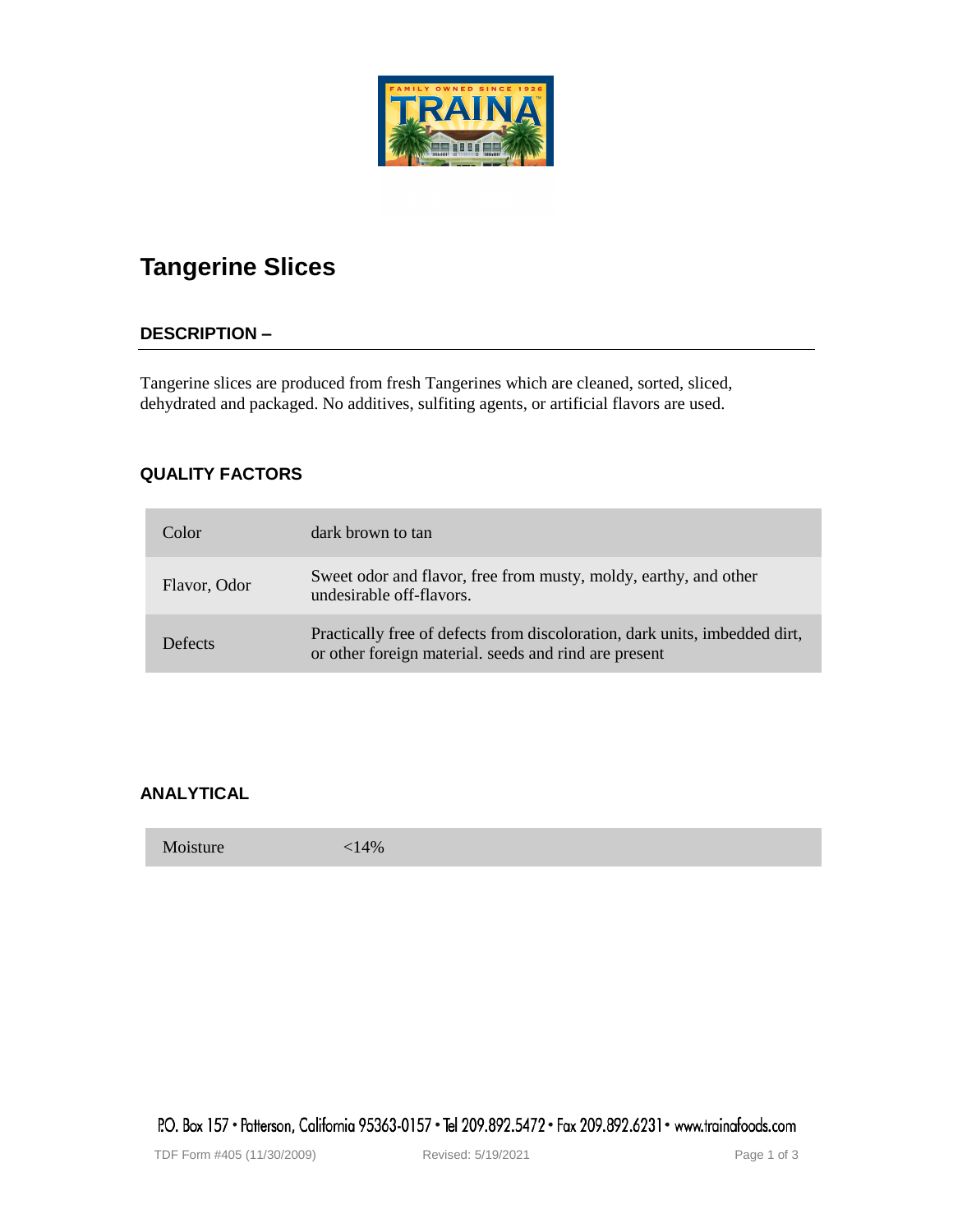# **NUTRITIONAL INFORMATION**

| Calories             | 250              | Sodium                     | $10 \,\mathrm{mg}$ | Vitamin A |                  |
|----------------------|------------------|----------------------------|--------------------|-----------|------------------|
| Calories from Fat    |                  | <b>Total Carbohydrates</b> | 72 g               | Vitamin C | 117 $mg$         |
| <b>Total Fat</b>     | 0.0 <sub>q</sub> | Dietary Fiber              | 35 <sub>q</sub>    | Calcium   | 500 mg           |
| <b>Saturated Fat</b> | 0.0 <sub>q</sub> | <b>Total Sugar</b>         | 15 <sub>g</sub>    | Iron      | $2.5 \text{ mg}$ |
| <b>Trans Fat</b>     | 0.0 <sub>q</sub> | Cholesterol                | 0.0 <sub>q</sub>   | Protein   | 5.0 <sub>g</sub> |
| <b>Added Sugar</b>   | 0.0 <sub>q</sub> | Potassium                  | $1000$ mg          | Vitamin D | $0.0$ mcg        |

# **INGREDIENT STATEMENT**

**Tangerine** 

### **PACKAGING & LABELING**

Packed in a non-sealed poly bag inside a corrugated box.

## **KOSHER STATUS**

This product is Kosher certified.

#### **STORAGE RECOMMENDATIONS**

Store under refrigeration  $32^{\circ}$  -  $45^{\circ}$  F. All products must be stored under proper warehousing conditions and temperatures to preserve the product and prevent discoloration.

#### **EXPECTED SHELF-LIFE**

12 months when stored properly.

#### **ALLERGEN STATEMENT**

Traina California tangerines do not contain any allergens as defined by the FDA.